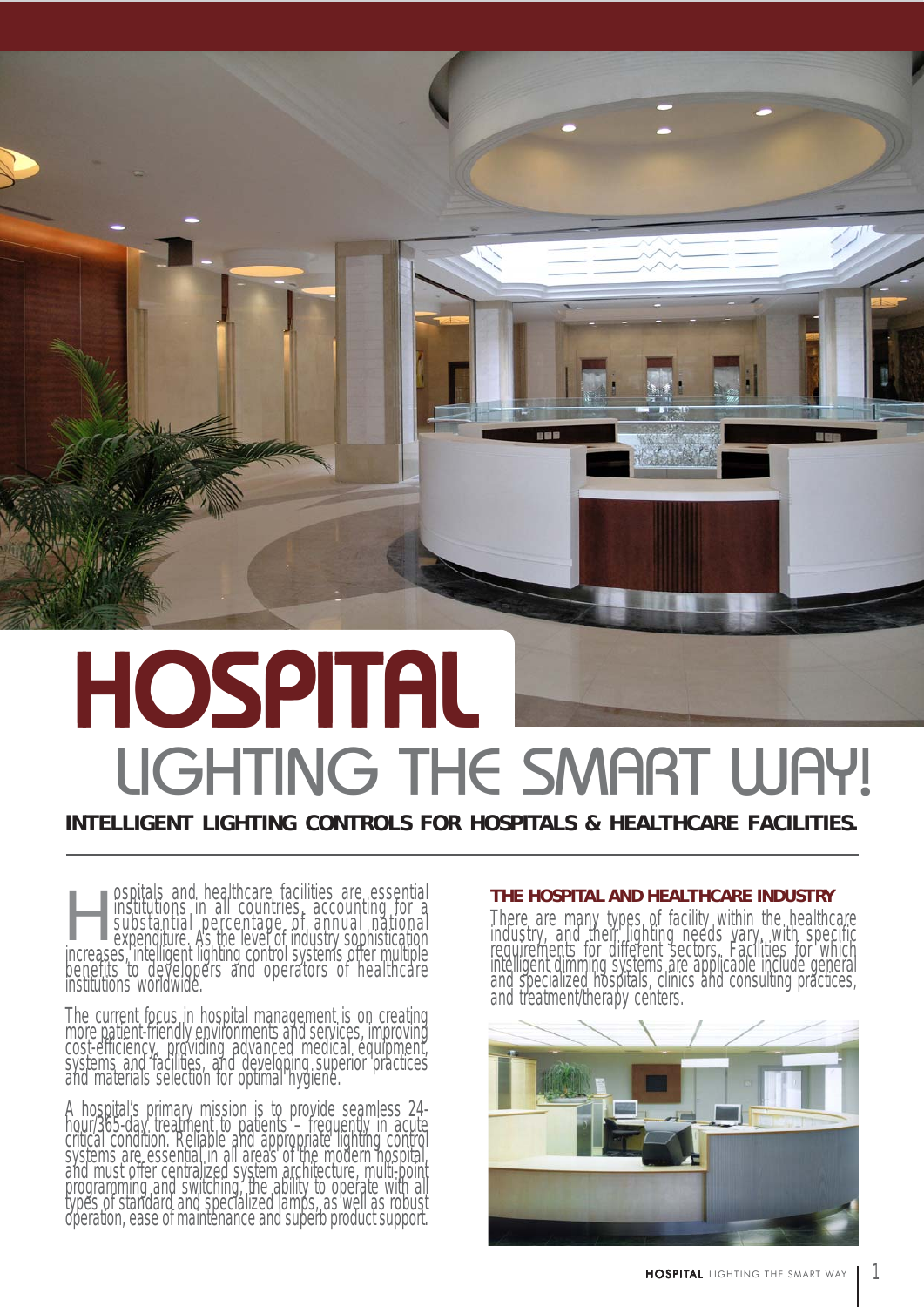#### **GENERAL AND SPECIALIZED HOSPITALS**

Hospital operational lighting requirements generally include appropriate systems for:

- reception & waiting areas for patients and visitors
- 
- 
- 
- 
- emergency reception & primary care areas<br>public facilities<br>outpatient areas<br>ICU (Intensive Care Units)<br>examination & therapy rooms, operating theaters<br>nurse stations, dispensary
- 
- 
- corridors, patient suites, sick rooms & wards<br>function, conference & seminar facilities, lecture rooms<br>administration & office areas.
- 
- medical & service staff facilities<br>public food & beverage outlets<br>parking & security lighting
- 
- 
- interior & exterior architectural lighting.

Most hospitals will incorporate conference and seminar<br>facilities, often including dedicated conference auditoriums<br>with theater-style seating. These venues may require special programmable lighting controls.

### **Private 'luxury' hospitals**

A recent development is the 'luxury healthcare' option, with<br>the advent of hospitals offering designer decor, private suites<br>and personal service. These hospitals focus, above all, on providing the finest in personal comfort and convenience in patient rooms and services, along with superb medical care and surgical treatment. There are usually fully-featured public area and in-room lighting controls, in addition to the standard lighting controls for hospitals.



**Clinics & consulting practices**<br>Clinics may or may not provide patient accommodations, however those that do usually provide premium rooms and<br>services, with appropriate lighting systems. Day clinics will<br>typically include reception and nurse areas, examination and consulting rooms, and basic operating theater facilities for minor surgery. Smaller stand-alone lighting controllers and a mixture of standard and surgery switchplates are the norm for such facilities.

### **LIGHTING HOSPITALS & HEALTH FACILITIES**

#### **— THE INTELLIGENT WAY!**

#### **Smart systems**

Intelligent lighting control systems are becoming standard in the hospital and healthcare industry where patient care and support services are essential. An intelligent lighting

control system, correctly specified, installed and maintained, can provide programmable control of public area, sick room, and medical and surgical area lighting, as well as some 'back-of-house' support areas.

**Smart accessories**<br>Futronix intelligent lighting control systems provide more than just centralized control of lighting throughout a hospital. Futronix also design and manufacture a comprehensive range of system accessories and options, designed to customize selected dimmer channels to allow specialized features for specific purposes and areas.

**Smart solutions for hospital lighting control**<br>The recommended solution for larger hospitals is installation<br>of stand-alone switching and/or dimming systems for each floor or ward, networked together with a centralized<br>monitoring/control system. This effectively creates a whole-<br>building lighting control system for controlling lights in all<br>public and medical/surgical areas, augmented floor, single-point-of-failure vulnerability is minimized.

Futronix manufactures one of the world's most advanced ranges of intelligent lighting control systems for hospitals -<br>the **Futronix PFR** and PFS switching control systems, and<br>the flagship range of PFX System dimmer racks. Futronix<br>ancillary systems and accessories complement

Hospital interior lighting control systems are typically required<br>to operate cost-effectively, with large areas of non-dim<br>lighting requiring switching controls, and only some areas requiring scene-dimming capabilities. Smaller departments or areas may require or benefit from specific lighting control systems and/or accessories.

## **PFR switching for public & administration areas, corridors and wards**

**PFR relay switching panels** are specified in hospitals to control heavy-duty non-dim lighting loads in reception lobbies, waiting lounges, administration and office areas, corridors and patient wards.These areas require similar<br>lighting – mostly open<br>areas lit primarily



by concealed or<br>recessed fluorescent<br>lamps or other nondim lighting – so the<br>primary requirement is<br>heavy – duty relay switching of low-<br>energy high-efficiency<br>fluorescents, providing efficient energy management<br>and light usage with flexible centralized control of discrete areas. A large hospital may require in excess<br>of 500 to 1,000<br>separate channels of switched area lighting.

Primarily specified for high-powered switching mainly of lighting loads such as fluorescent metal halide, sodium, SON and other non-dim loads, the PFR chassis-mounted<br>SON and other non-dim loads, the PFR chassis-mounted<br>relay switching panel is available in 8 up to 16 channel<br>fo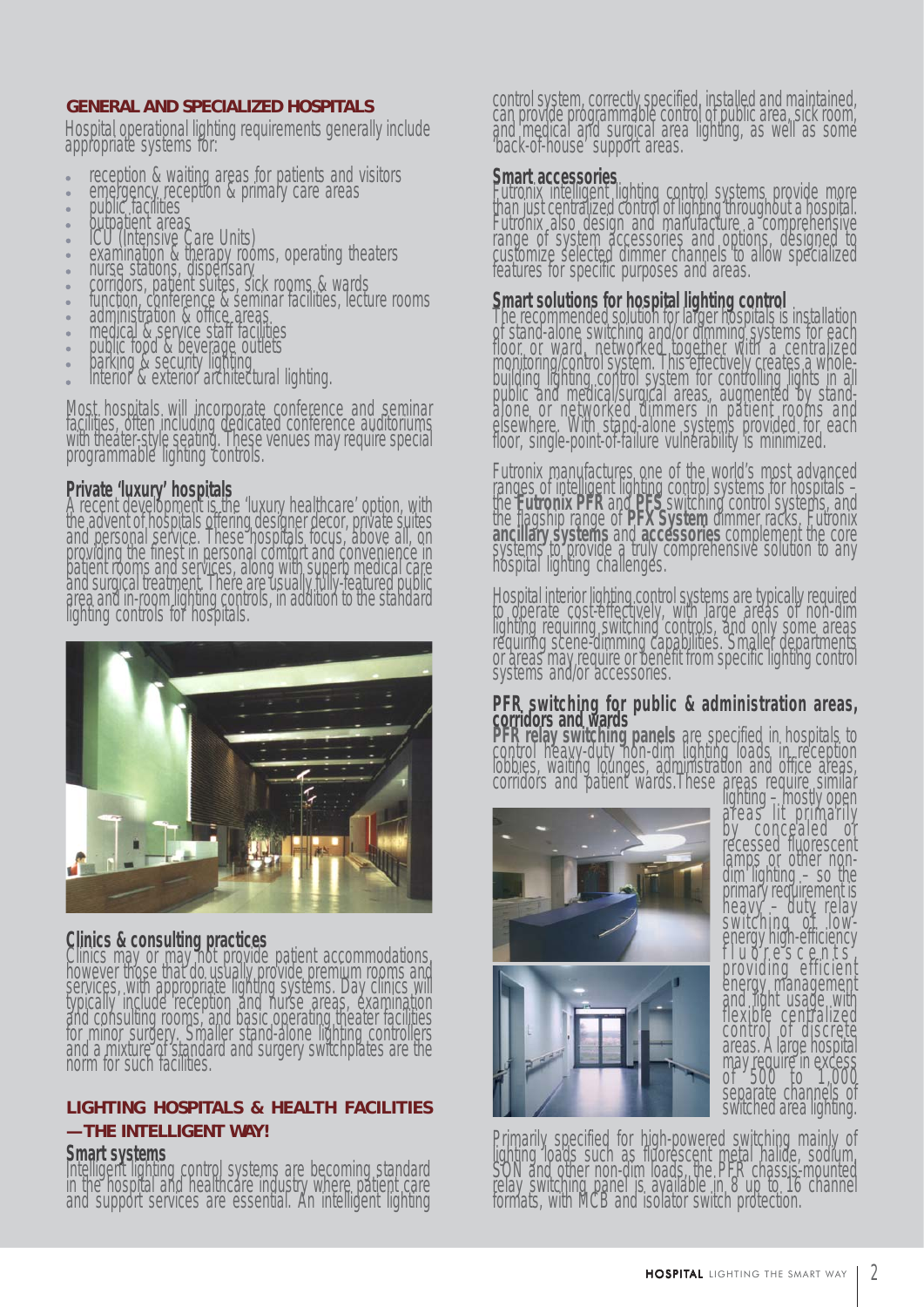PFR switching panels contribute to energy efficiency with<br>programmed schedules for switching lights on and off for<br>daytime/nighttime operations, and switching off selected lights late at night. PFR units switch all load types, and<br>connect directly to PFX dimmer systems.





PFS switching units for controlling dimmable<br>fluorescent lighting<br>The PFS switching unit is used in hospitals for controlling<br>dimmable fluorescent lighting ballasts, often in conjunction<br>with occupancy and daylight sensors and waiting areas.

The PFS switching unit, available in up to 16-channel formats, can control the opening and closing of sunshades<br>and drapes – or other events – according to detected<br>ambient light. It is configurable according to function and switchable independently or as part of a 'scene', an event or a macro.

# **PFX System 'scene' dimmers for hospital lobbies and<br>public spaces** As homitals are holing built with impressive

**Pas more major hospitals are being built with impressive lobbies and reception areas, sophisticated lighting control systems are specified to achieve distinctive lighting effects.** 

Lobbies, reception areas and waiting lounges in a hospital can be lit effectively with the **Futronix PFX System** plus selected accessories. An unlimited-channel lighting control

and automation system, the PFX System is a modular<br>system of linked dimmer racks and switch panels, typically<br>installed in hospital lobbies, auditoriums or other areas requiring 'scene' dimming capabilities.

With PFX System/s installed, true '**scene dimming**' is available with a comprehensive list of features and options unrivalled by competing systems. True 'scene dimming' – as against simple ON/OFF controls or manual faders – provides various user-programmed lighting scenes for multiple areas, with dimming software ensuring smooth transitions between scenes.



With 'scene dimming', area

lighting can be effortlessly<br>transformed for ambient lighting of public<br>areas such as patient and visitor reception areas and lobbies.

Most types of lighting – including continuous tungsten, low<br>yoltage, halogen, neon/cold cathode, and fluorescent (high<br>frequency) – can be controlled by the standard PFX System.<br>PFX System dimmer racks can be programmed fo sequencing to light selected features or areas at specific times. Up to 20 scenes can be set in each room or area, with multiple functions, hundreds' of 'extra' scenes and macros to run pre-set 'environments'.

Fully-digital PFX Systems of unlimited size and complexity are quiet in operation, accurate, highly reliable and can interface with BMS, security and alarm systems.

For operational flexibility, security, and ease of operation, all PFX System operations can be performed centrally from a linked PC and/or Futronix HI-C Color TouchScreen controller, from a remote control handset, or from

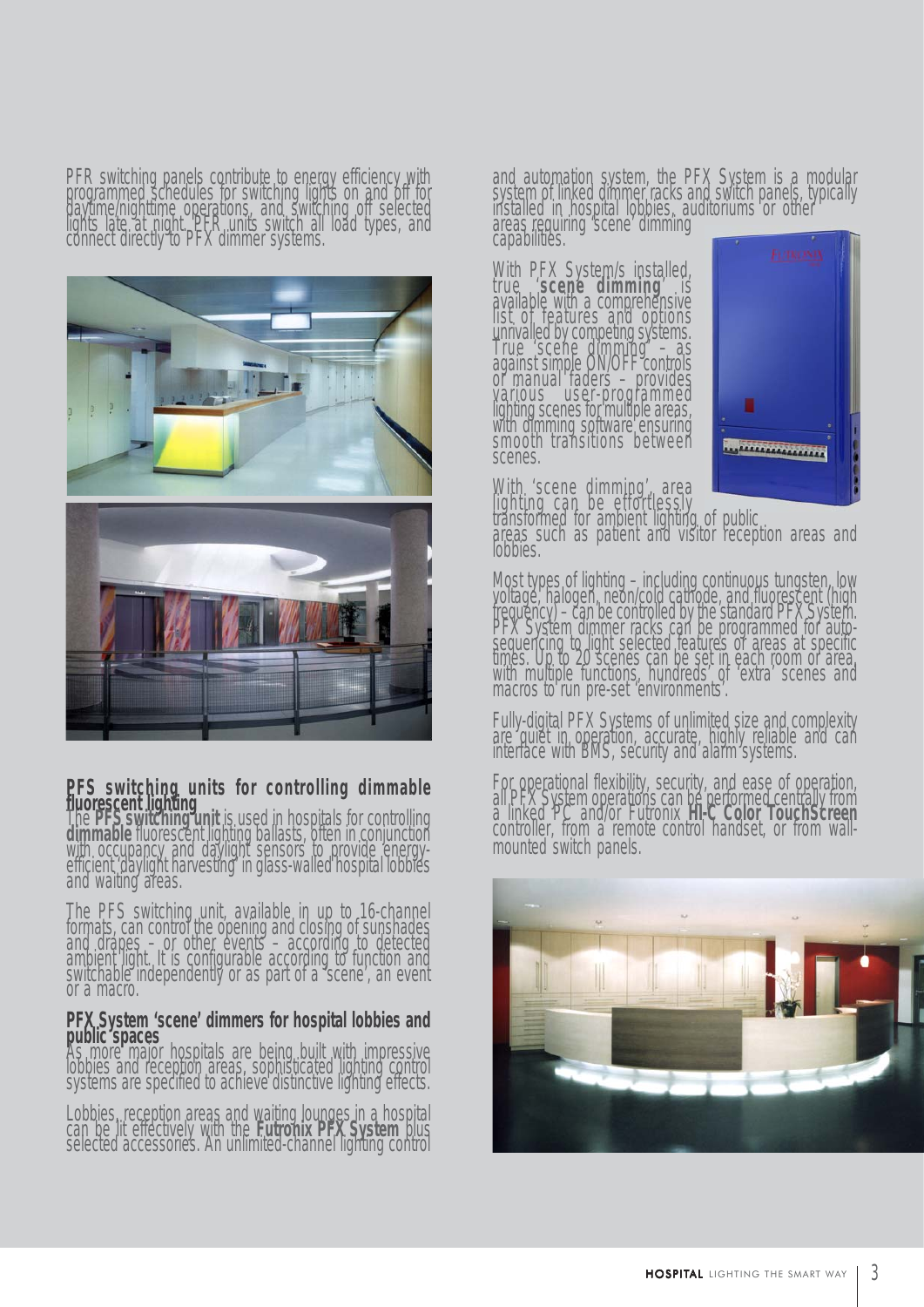

#### **ACCESSORIES PROVIDE ADDITIONAL LIGHTING CONTROL FEATURES FOR LOBBIES**

Hospital lobbies can feature attractive architectural lighting<br>effects easily using the **Futronix LD** – a special accessory<br>unit for dimming LED lighting. Spotlights composed of clusters of ultra-bright white LED's are highly popular: usually installed as uplights and downlights for atmospheric exterior and interior lighting, they are also ideal for backlighting translucent panels.

Fluorescent lighting is frequently specified for under counters or ceiling coffers in these areas. The<br>Futronix **1-10v fluorescent**<br>**dimming controller** provides<br>industry-standard fluorescent<br>dimming.



An NC30 Neon Controller linked<br>to a PFX dimmer can directly<br>control 3-color cold-cathode neon<br>lighting. A superior option for lighting coffers &<br>recesses is a 4-color cold-cathode neon controller – the<br>addition of warm whi

The Futronix **Photo Cell-switch** monitors light levels for triggering PFS switching units controlling opening and<br>closing of sunshades and drapes – or other events – according to detected ambient light.



### **Hx DIMMERS & RECEPTION CONTROLLERS FOR PRIVATE SICK ROOMS & CLINICS**

Room and bathroom<br>lighting for private apparation of patient rooms<br>typically features<br>direct and indirect compact fluorescent<br>lighting, controlled on a<br>floor-by-floor basis with Futronix **Hx Dimmer** units installed in each room and linked to a<br>in each room and linked to a<br>Reception Controller, centrallylocated at the floor Nurse's Station.

A flexible solution for patient room/suite lighting control, the innovative Futronix Hx Controller<br>can be installed either free-standing or<br>networked to the hospital BMS (Building Management<br>System). The Hx Controller is a remotely mounted dimmer<br>that can be tailored to req switching.

Modular design allows for networking multiple units, and provides for multi-point switching control. Designed for mounting in the overhead ceiling cavity or other electrical<br>void, the Hx unit will connect to other equipment including<br>switchpanels and a PC.



The **Hx** also incorporates 4 channels of 1-10V dimming, a 7-day/24-hour timer, hard switching inputs from a normal light switch, occupancy inputs, and wall switchplates featuring a display with IR receiver.

Hx units are also suitable for controlling lighting for **clinics** and smaller **private hospitals**, offering fully-featured dimming and switching controls in stand-alone, networkable units.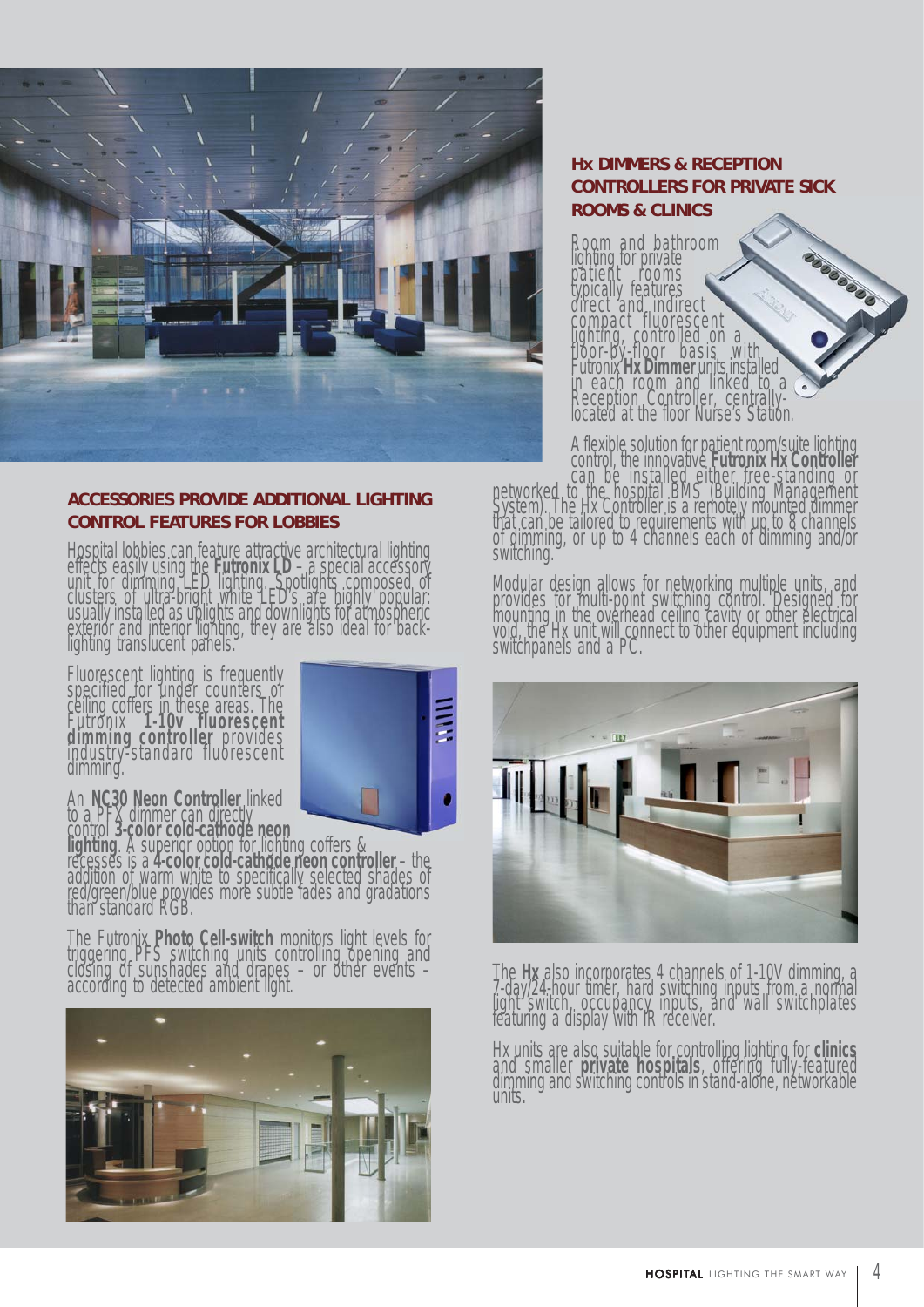### **LIGHTING CONTROLS FOR ICU'S, OPERATING THEATERS & SURGERIES**

ICU's, operating theaters and<br>surgeries feature sophisticated medical lighting systems.<br>However, for specific surgical<br>procedures, different room lighting programs in operating<br>theaters and surrounding areas<br>can be programmed by a centralized PFS switching unit.

With a PFS unit installed, 'scenes' can be pre-set for<br>optimal lighting for vision during<br>surgery. In these mission-critical areas, PFS units provide emergency failsafe relay backup on all circuits. In the event of system breakdown, task lighting<br>defaults to all lights full on.





#### **LINKING WARD AND NURSE'S STATIONS TO PATIENT ROOMS**

Ward and nurse stations themselves are often lit by recessed and/or direct lighting above a counter or alcove, controlled by the installed floor-by-floor PFR floor switching units.

At Nurse's Stations or Floor Reception Desks for superior<br>quality hospital rooms or suites, a Futronix Reception<br>Controller – linked to Hx dimmers in individual patient<br>rooms – allows floor nurses to remotely turn on light before or during a patient's stay at their designated room.

For top-level in-room or centralized control via an intuitive graphical interface, a Futronix **HI-C Color TouchScreen Controller** (see below) at the Nurse's Station can connect directly to Hx dimmers.

With Hx dimmers installed, multi-point **switchpanels** installed alongside patient room doorways allow nurses or attendants to select from pre-programmed lighting 'scenes'

ranging from bright, high illumination to a dimmed bedside<br>or table lamp, with a single touch. Dedicated lighting<br>switchpanels beside beds provide patients with one-touch control of selected room lighting. Recommended switchpanels for sick rooms are made of anti-microbial 'germkilling' brass, or of polished stainless steel (see 'Switchplates' below).

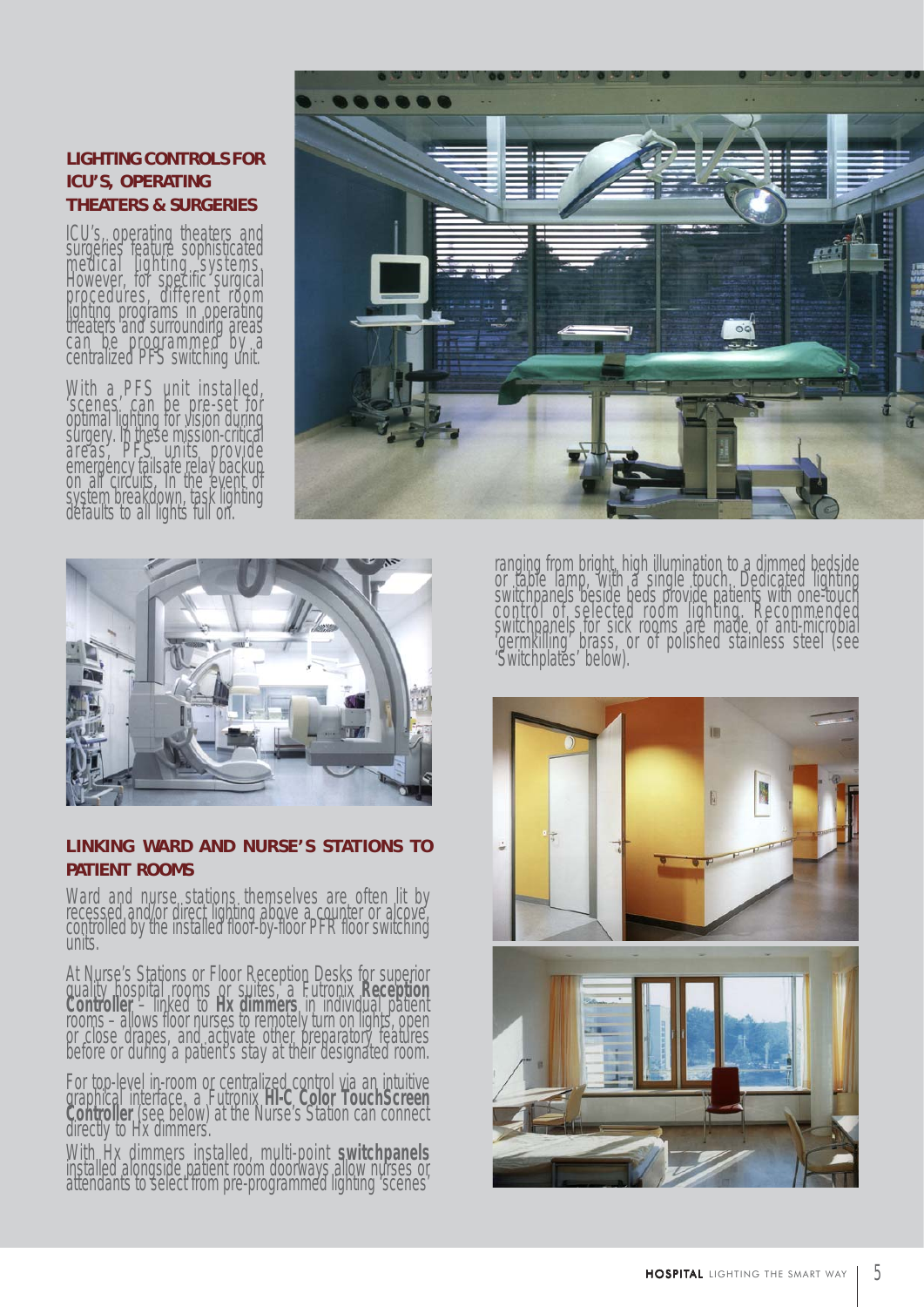#### **LIGHTING CONTROLS FOR HOSPITAL CONFERENCE & SEMINAR ROOMS, AND AUDITORIUMS**



Functions, conferences and seminars are<br>daily activities in most hospitals-<br>especially so in teaching hospitals'- and these also have special lighting requirements. **Enviroscene** dimmers (see preceding section) are ideal for conference and seminar room lighting<br>control. Contributing to hospital energy<br>efficiency, PIR Movement Detectors in<br>conference rooms conserve energy when<br>rooms are set up, then left empty for<br>long periods before a meeting conference rooms conserve energy when<br>rooms are set up, then left empty for<br>long periods before a meeting or<br>presentation.



Lighting requirements for hospital **auditoriums** typically<br>include pre-event lobby lighting, and lighting controls for<br>dimming different sets of lights for speeches, A/V<br>presentations, staff functions and meetings, as well full conferences and seminars.

For **larger auditoriums**, installation of a dedicated **PFX** For larger additionals, installation of a dedicated FFA<br>System scene dimmer rack is an option, with local<br>switchplate and remote controls and (optional) monitoring<br>control from the building control center. The PFX's X-BUS<br>

This useful feature for lighting control for large pillarless areas such as auditoriums requires significantly less cabling and installation, and provides greater reliability due<br>to fewer components and connections, easier terminations<br>and more robust cable.

#### **ENVIROSCENE 'SCENE' DIMMERS FOR RESTAURANTS, CONFERENCE & SEMINAR ROOMS**

If not designed as part of a centralized lighting control system, fully-featured lighting control for a hospital's public **restaurants** and cafeterias – as well as **conference** and **seminar** rooms and other specialized areas – can be



provided by a stand-alone Futronix **Enviroscene** multi-channel controller, which can also be networked which can also be networked<br>to the building manager's<br>monitoring and operations center.

The Enviroscene offers true<br>'scene dimming' to control<br>ambience, programmed for<br>maximum-cost-efficiency

ambience, programmed for<br>patronage cycles, time of day/night etc. The Environcement<br>can also control a host of other programmable automation<br>features – including curtains and drapes, heating and air conditioning, TVs and screen lifts – and can interface with security and alarm systems.

With massive external heatsinks, the Enviroscene features power circuitry with highest-in-class noise suppression and protection.

An Enviroscene dimmer can operate lighting in up to 128 circuits in 16 different areas, with up to 20 scenes per area.

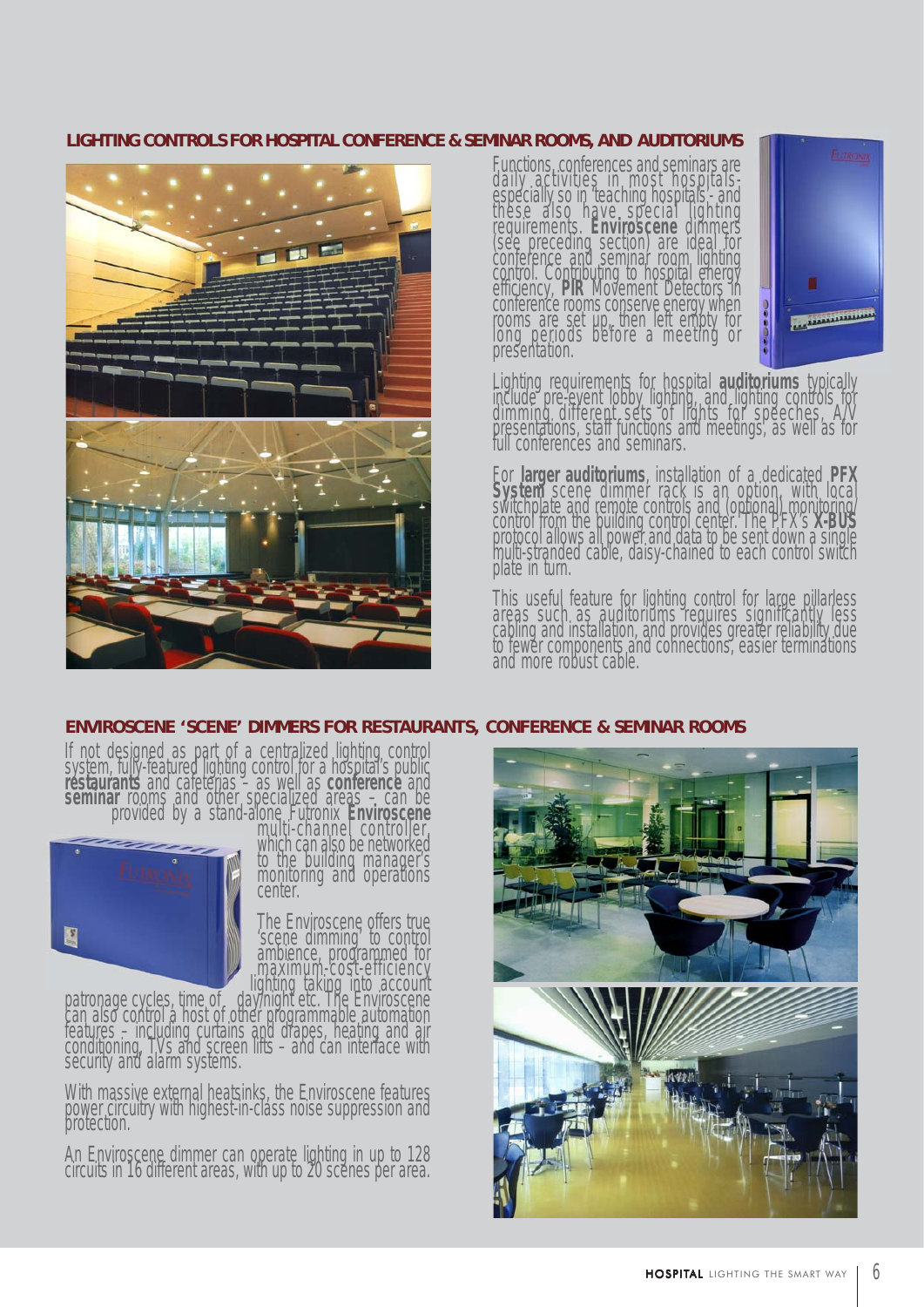#### **SWITCHPLATES — A CRITICAL ELEMENT IN HOSPITAL & HEALTHCARE HYGIENE!**

Combining multiplex functionality with simple elegance, Futronix switchplates provide multi-location switching to select scenes in different rooms or areas. Switch-panel outstations for all Futronix dimming and switching systems are visually designed to complement each other in a range of styles and finishes, so networked and stand-alone dimmers can be installed in the same hospital.

#### **Eclipse switchplates for luxury rooms**



Stylishly thin Eclipse switchplates made of surgically cleanable glass and polished stainless add elegance to any decor scheme – perfect for private hospital rooms. Eclipse switchplates operate with all Futronix scene dimmer systems.



# **Switchplate material specifications & disease control**

Futronix recommend that switch- panels throughout a hospital should be specified as high-grade stainless<br>steel, or in some areas, non-lacquered<br>brass.

Chemical-resistant stainless steel can be effectively cleaned to prevent spread of diseases – a major concern in all hospitals these days when antibiotic-<br>resistant bacteria are always a hazard. Stainless steel<br>switch-panels are already mandatory for hygiene reasons in industrial kitchens in many countries, partly because scratches or marks remain superficial and thus harmful bacteria can't penetrate deeply. Stainless steel surfaces used in hospitals appear to be<br>clean yet can still harbor deadly microbes for days, even<br>months. Recent studies (see footnote) demonstrate that<br>naturally anti-microbial copper, not stainless steel, from the bacteria found in many hospital and healthcare settings.

Hospitals are especially recommended to change materials from stainless steel to copper alloys in critical care areas where patients are at greatest risk of being infected, such as intensive care units, burn units or quarantined areas.



*\* see 'footnotes on copper surfaces for hospital hygiene'*

### **LIGHTING HOSPITAL EXTERIORS**

Exterior hospital lighting may include exterior architectural and landscape lighting, exterior signage and main entrance<br>illumination, as well as parking, security and emergency<br>lighting.



Typically the requirement is for switching of heavy-duty non-dim loads, and Futronix **PFR** units (see above) are frequently specified for switching of exterior lighting.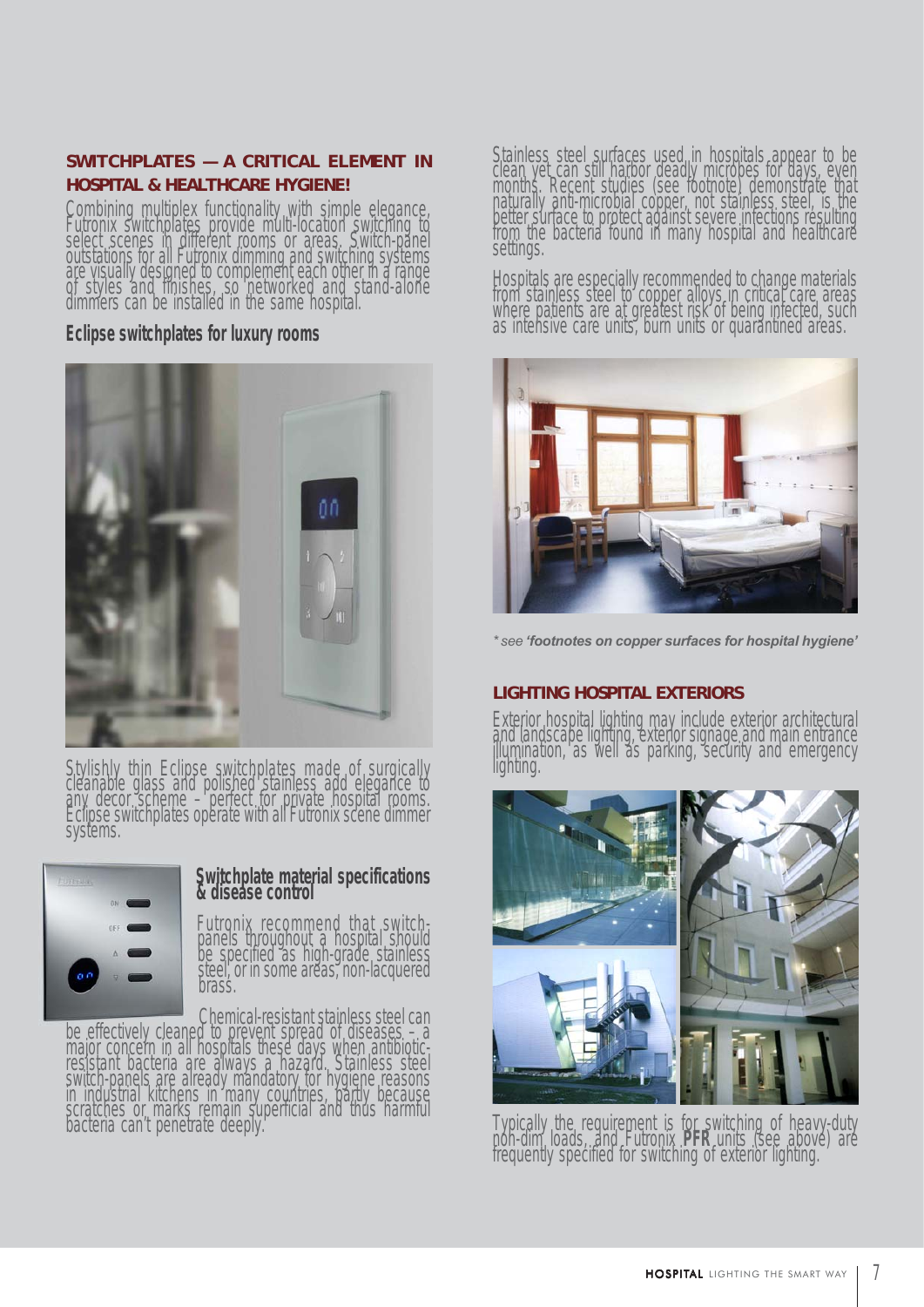#### **NETWORKING LIGHTING CONTROLLERS WITH THE HI-C COLOR TOUCHSCREEN**

Offering sophisticated<br>remote control of<br>networked PFR, PFS, PFX, Enviroscene and<br>Hx dimmers and other<br>automation systems, the Futronix **HI-C Color Touch Screen** controller provides an enhanced lighting<br>control option for<br>hospitals.



The HI-C TouchScreen unit links dimmers together, with<br>one-touch macros programmed to run pre-set 'environments' adding multiple functions for hospital-wide ambient lighting control.

A full-color TFT touch-screen displays pre-programmed<br>graphics representing building layout, system components,<br>performance circuit levels & other programmable settings in a clear and logical user-friendly format. The controller can re-program lighting scenes, raise and lower lighting circuit levels and save system changes.

An in-built 365-day astronomical timer can also provide the<br>hospital manager and engineer with master automation control for an entire hospital complex, able to program lighting for events far in advance, and with the ability to control AV equipment and security alarms as well as lighting. For large hospital installations, the touch screen unit is<br>usually located in the operational manager's office, or in a<br>separate control/distribution room. In self-contained hospital<br>departments where free-standing control point local switching control.

#### **LIGHTING MANAGEMENT, CONTROL & SECURITY**



Futronix systems provide solutions for all hospital lighting management challenges. Typically, dimming and switching racks are installed out of sight in an electrical control room, with equipment, wiring and accessory components arranged for easy cabling, installation, programming, inspection and maintenance.



The hospital engineer/manager can<br>program and monitor all lighting and<br>related operations either from a<br>centrally-located PC, a Futronix<br>HI-C Color TouchScreen controller<br>in his office, or from a remote handset or laptop computer<br>anywhere in the building. PC<br>computers are typically used for engineering and maintenance functions, with an optional HI-C touch screen unit preferred for intuitive visual accessibility for programming and operation.

With lighting controls networked and<br>monitored from a central location,<br>facility security and management can be further enfranced by entrance and<br>occupancy detection, security and<br>perimeter lighting subject to automated commands, and<br>emergency lighting linked to installed<br>hospital BMS systems.